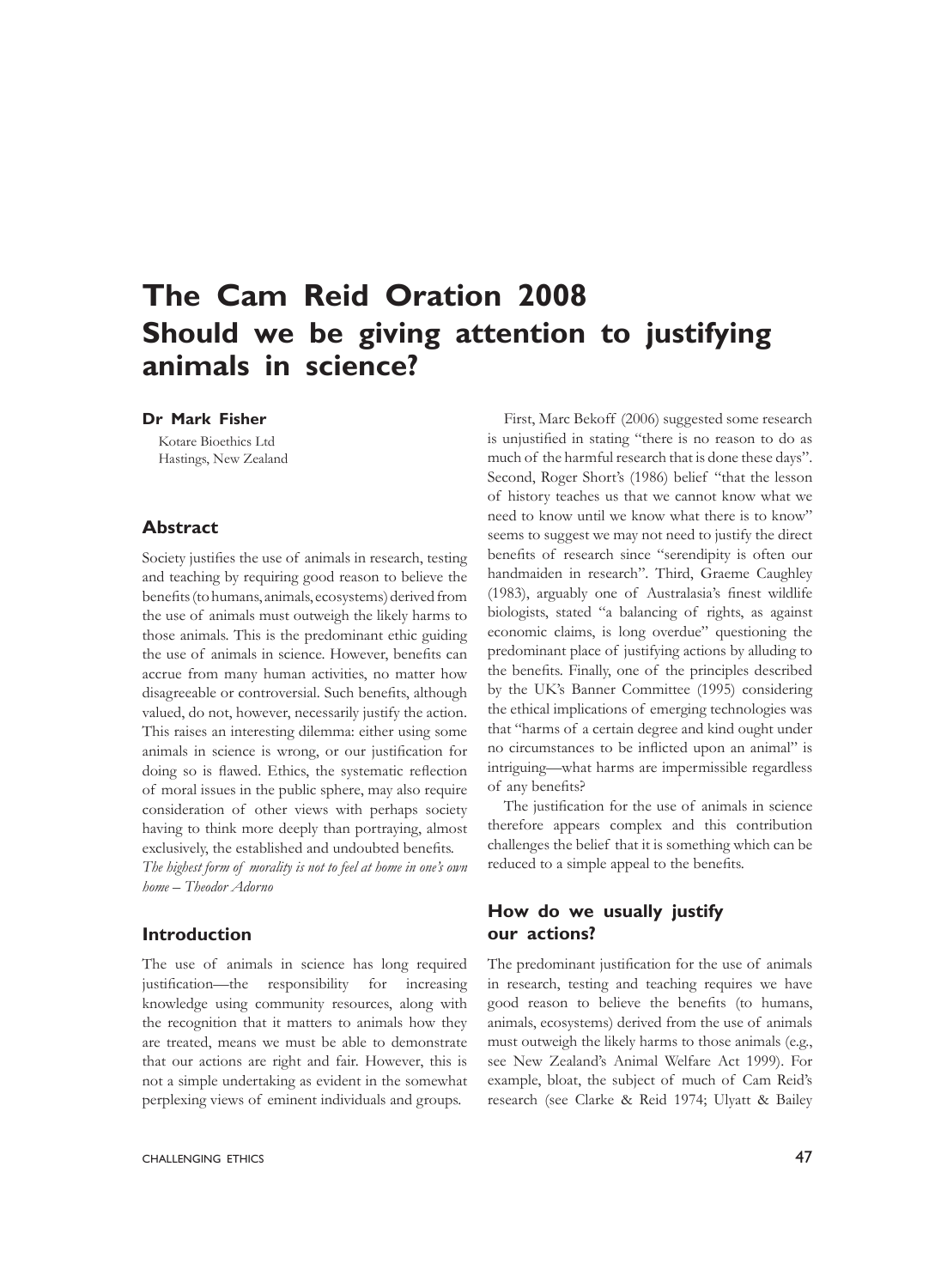1997), is caused by the accumulation of gas in the rumen, primarily when cattle feed on legumes or lush young grass. It may result in distension of the abdomen, restlessness, straining and discomfort, difficulty in breathing, and in severe cases death (Edgar et al. 1972). The experimental system which Cam Reid was involved in, led to the control of bloat with anti-foaming agents, a technology still used to control bloat in the dairy industry. Any discomfort, pain or distress caused by manipulations such as the surgical placement of a fistula in the wall of the rumen to enable sampling of its contents, are typically justified by appeal to the benefits (an understanding of bloat and methods for preventing and treating it) outweighing those harms.

Many human activities can have associated benefits, despite being disagreeable. For example, we value the courage and leadership shown by people during war (e.g., Charles Upham, Winston Churchill). Similarly, during the Second World War, the UK "Digging for Victory" campaign that was set up to ensure the health of the military, mothers and children, by providing food of good nutritional quality (vegetables and milk) through, among other things, turning parks into vegetable gardens, resulted in a fall in deaths from heart disease (Crawford & Ghebremeskel 1996). However, while we acknowledge these benefits, we do not accept that they justify war itself.

Although this is a limited and necessarily simple analogical argument (Cornman et al. 1987) it provides an interesting perspective to justifying the use of animals in science. It is suggested that there is something wrong with our ethic—perhaps it is flawed, perhaps the importance of morality a fiction, the good life flourishing because of immorality (Gray 2002). To explore this, it is necessary to reflect on ethics itself.

## **What is ethics?**

Ethics, or morality, has it roots in the capacity to look for shared solutions to conflict (Midgley 1993). It is the systematic and rational reflection on moral issues often by appealing to various formal theories, each of which gives different insights (Hinman 1994; Battye 2008). It is in a sense like philosophy, an attempt to find good reason, or justification, for conventional beliefs or common sense (Gray 2002). A further dimension is added by the understanding of bioethics—the

belief that (within the context of acceptable survival of the human population) ethics cannot be separated from biology. Our behaviour must be coherent with ecological reality (Potter 1970, 1988).

Collectively then, ethics or moral solutions are holistic in scope (issues need to be seen in interconnection with economic factors, social policies, political decisions and the ecological conditions); address interactions between humans as well as between humans and the environment (including animals); and require dialogue or evaluation by those they affect (FAO 2005). Such an understanding of ethics seems to incorporate more than the predominant ethic used to justify the use of animals in science (i.e. the benefits must outweigh the likely harms).

# **What would a more encompassing ethic mean for science?**

First, we need to consider the reason for the science we are undertaking. The long-term trend in falling farm returns has seen farmers realise the benefits of economies of scale (e.g., the average herd has increased from 144 to 315 dairy cows over the last 20 years) and/or make their farm systems more productive (e.g., average lambing rates have increased from 102 % to 123 % over the last 15 years, while the amount of milk solids has increased from 260 kg to 308 kg per dairy cow). This trend is also apparent in the objectives of animal research. Two examples taken from the 2007 New Zealand Society of Animal Production annual conference young members' session relate, respectively, to breeding and slaughtering animals at a younger age (Hickson et al. 2007; Lindsay et al. 2007). A more inclusive understanding of the justification for such science might question the flawed paradigm of productionism (Thompson 1995), perhaps replacing "more is better" with "enough is best" (Somerville 2006). Such a paradigm shift would require society to explore the cultural, social and political alternatives to farmers, processors, retailers, government and consumers benefiting from animal production. It should not be our exclusive expectation of scientists, especially those at the beginning of their careers, to justify what many, if not all, members of society ultimately benefit from.

Second, there may be value in acknowledging the rich understanding that other ethical theories provide. For example, ascribing rights to animals is a difficult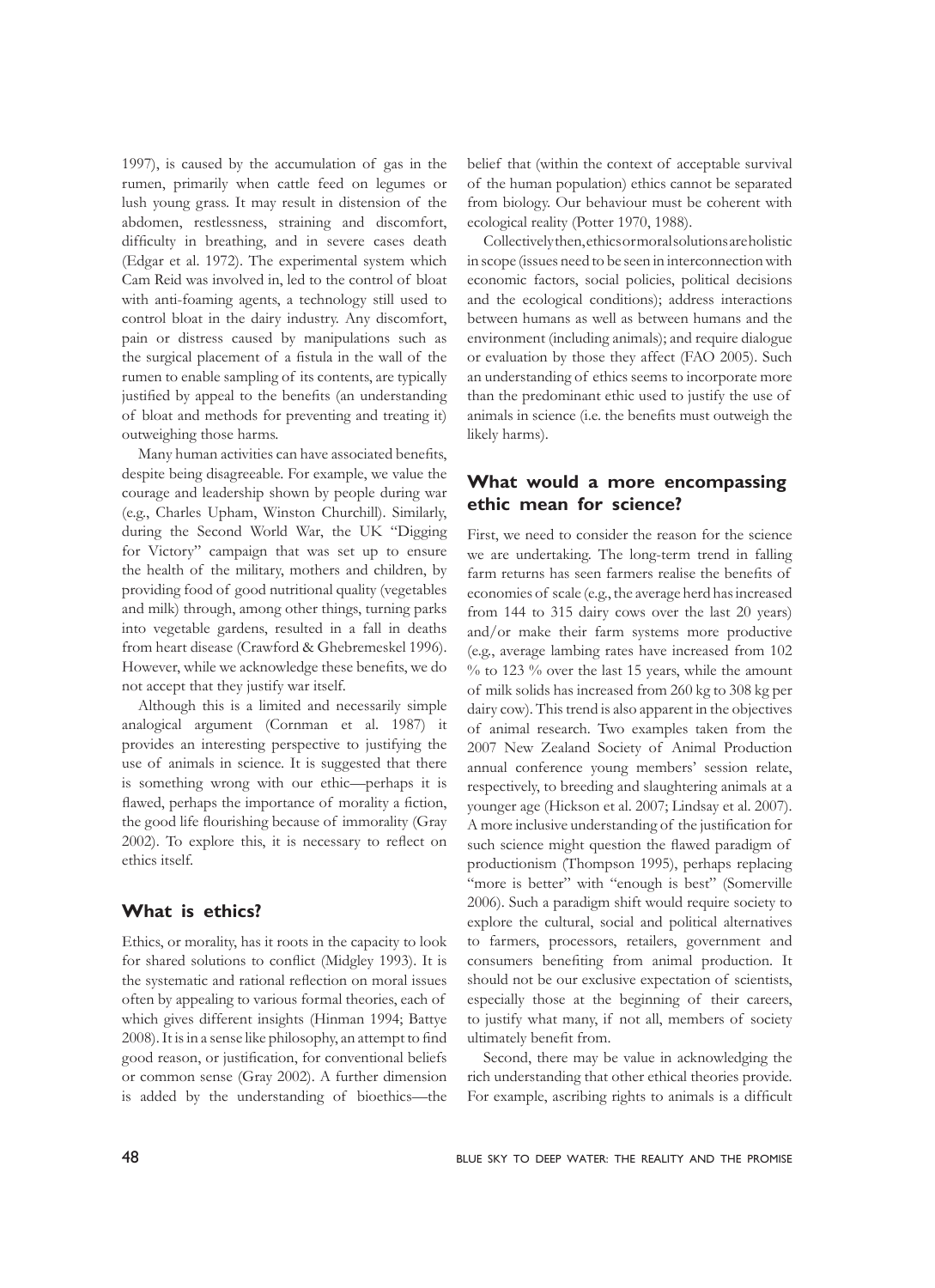

"Der vivisector", an 1883 painting by Gabriel Max and reproduced by Michael Holzapfl, shows "the genius of pity staying the vivisectors hand". A physiologist, with scalpel poised, appears with a virtuous woman who cradles a rescued and bleeding puppy. She also holds a balance—on one pan a human brain crowned with golden bay-leaves, on the other a golden heart smouldering with the fire of love, illustrating that a good heart is worth more than a good brain (Schupbach 1987).

and perhaps unrewarding approach, leading to an alltoo-easy dismissal of animal rights advocates (as they may dismiss animal research). However, if animal "rights" is more about what is the "right thing to do" (see Gatward 2001) then we can appreciate the efforts of those involved in the more eminent animal rights movements. For example, the People for the Ethical Treatment of Animals (PETA) report on the humane slaughter of poultry (Akin 2003) is more in keeping with enhancing animal welfare than prohibiting animal use. The "right thing to do" then, is more akin to a virtue than an absolutist rights ethic.

Similarly, rather than relying exclusively on reason to justify the use of animals in science, perhaps we need to acknowledge, and balance, some of our other human qualities—common sense, ethics, imagination, intuition and memory—which help us make sense of the world (Saul 2001). Such balance has been well portrayed in art and literature, as shown in the figure above.

It is suggested that many of those involved in science draw on these qualities in deciding what research to pursue, and how, long before they are

required to justify that research to their peers, animal ethics committees, the media and the public. Similarly, many of those entrusted to care for animals make common sense decisions without formal or explicit understanding of the principles of refinement, reduction and replacement (see Mellor et al. 2008). Other ways of knowing such as empathy, the sacred and the revered, have value in doubting our stances and giving us protection against arrogance and hubris. In essence, when caring for animals, and justifying their use, we should not take science too seriously but also rely on common sense and other perspectives (Sandøe et al. 2006).

Finally, consideration needs to be given to the way we portray justification. An exclusive reliance on the sound-byte "cure for cancer" or the "gene to solve greenhouse gas emissions" does not reflect the complexity of science or the dilemmas those involved deal with. Indeed, there may be dangers to both science and media interests of highlighting the benefits or "selling science" (Nelkin 1995; Postgate 1995). More sceptical approaches probably better serve both science and society (Sim 2006).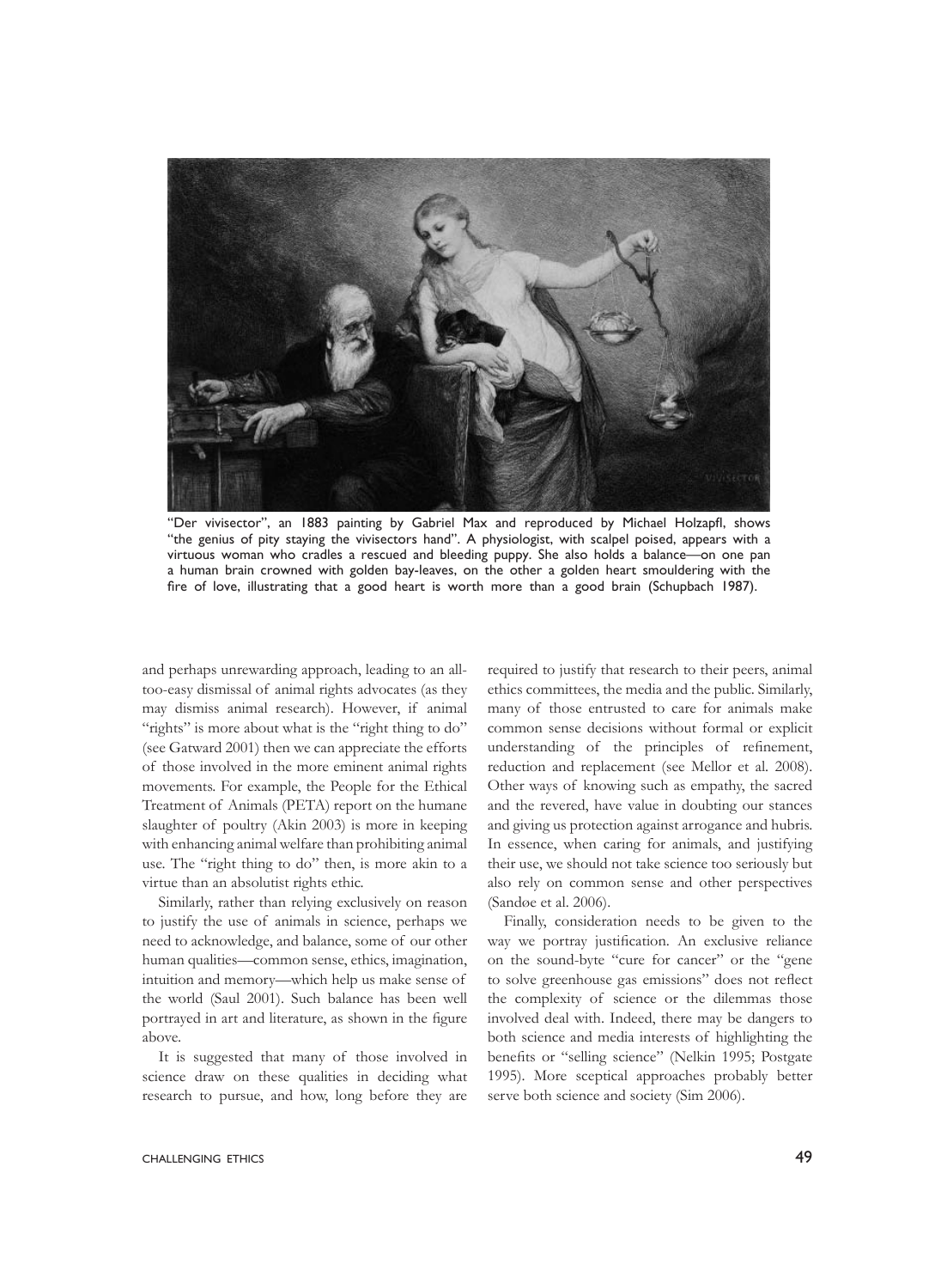## **Conclusions**

Should we be giving attention to justifying the use of animals in science? The answer is an unequivocal yes. Not only because we are using society's resources in using animals in science, but also because it matters to animals how they are treated. While the common ethic, that the benefits should outweigh the likely harms, is and should remain central to any justification, the role that other perspectives can bring should not be overlooked. Their inclusion acknowledges the complexity and dilemmas which those within science deal with. Furthermore, such consideration will hopefully reflect the relationship with animals which society values and science used to support those relationships and help with dilemmas, rather than being seen as the source of them (Somerville 2006). Since "animals are an intimate and indispensable part of our spiritual lives (Bekoff 2006), in the spirit of Cam Reid we have to make sure our uses of them are justified by using not only our traditional wisdom, but also being innovative in our understanding.

#### **References**

- Akin, C. 2003: The case for controlled-atmosphere killing of poultry in transport containers prior to shackling as a means for more humane slaughter rather than electrical stunning. People for the Ethical Treatment of Animals. (http://www.downbound.com/Animal\_Welfare\_s/231.htm; accessed 23 June, 2008)
- Banner, M.; Bulfield, G.; Clark, S.; Gormally, L.; Hignett, P.; Kimbell, H.; Milburn, C.; Moffitt, J. 1995: Report of the Committee to Consider the Ethical Implications of Emerging Technologies in the Breeding of Farm Animals. HMSO, London.
- Battye, J. 2008: A brief but practical summary of ethics. Blue sky to deep water: the reality and the promise. Pp. 41–45 *in* Proceedings of the 2008 ANZCCART Conference Auckland, New Zealand.
- Bekoff, M. 2006: Animal passions and beastly virtues: cognitive ethology as the unifying science for understanding the subjective, emotional, empathic, and moral lives of animals. *Zygon 41*: 71–104.
- Caughley, G. 1983: The deer wars. The story of deer in New Zealand. Heinemann, Auckland.
- Clarke, R. T. J.; Reid, C .S. W. 1974: Foamy bloat of cattle. A review*. Journal of Dairy Science 57*: 753–785.
- Cornman, J. W.; Lehrer, K., Pappas, G. S. 1987: Philosophical problems and arguments: an introduction. Third edition. Hackett, Indianapolis.
- Crawford, M.; Ghebremeskel, K. 1996: The equation between food production, nutrition and health. Pp. 64-83 *in*: Food ethics. B. Mepham *ed.* Routledge, London.
- Edgar, D. G.; Dodd, D. C.; McClure, T. J.; Owens, E. L.; Wallace, T. 1972: The farmers' veterinary guide. Dairy Exporter Books, Wellington.
- FAO 2005: Ethical issues in fisheries. Food and Agriculture Organization of the United Nations, Rome. (http:// www.fao.org/docrep/008/y6634e/y6634e00.htm, accessed 23 June, 2008).
- Gatward, G. J. 2001: Livestock ethics. Respect, and our duty of care for farm animals. Chalcombe Publications, Lincoln (UK).
- Gray, J. 2002: Straw dogs. Thoughts on humans and other animals. Granta Books, London.
- Hickson, R. E.; Lopez-Villalobos, N.; Kenyon, P. R.; Morris, S. T. 2007: The effect of maternal liveweight gain of 15-month-old beef heifers on foetal weight. *Proceedings of the New Zealand Society of Animal Production 67*: 117–120.
- Hinman, L.M. 1994: Ethics. A pluralistic approach to moral theory. Second edition. Harcourt Brace College Publishers, Fort Worth.
- Lindsay, C. L.; Kemp, P. D.; Kenyon, P. R.; Morris, S. T. 2007: Summer lamb finishing on forage crops. *Proceedings of the New Zealand Society of Animal Production 67*: 121–125.
- Mellor, D. J.; Schofield, J. C.; Williams, V. M. 2008: Underreporting of the three Rs deployment that occurs during the planning of protocols that precedes their submission to animal ethics committees. *AATEX 14 Special Issue*: 785–788.
- Midgley, M. 1993: The origin of ethics. Pp. 3–13 *in*: A companion to Ethics, P. Singer, *ed*. Blackwell, Oxford.
- Nelkin, D. 1995: Selling science. How the press covers science and technology. W. H. Freeman, New York.
- Postgate, J. 1995: Toward public understanding of science. *The FASEB Journal 9*: 1507–1508.
- Potter, V. R. 1970: Bioethics, the science of survival. Pp. 127–153 *in*: Perspectives in Biology and Medicine, Autumn.
- Potter, V. R. 1988: Global bioethics. Building on the Leopold legacy. Michigan State University Press, East Lansing.
- Sandøe, P.; Christiansen, S. B.; Forkman, B. 2006: Animal welfare: what is the role of science? Pp. 41–52 *in*: Animal, ethics and trade. The challenge of animal sentience, J. Turner & J. D'Silva, *ed*. Earthscan, London.
- Saul, J. R. 2001: On equilibrium. Penguin Books, Ringwood.